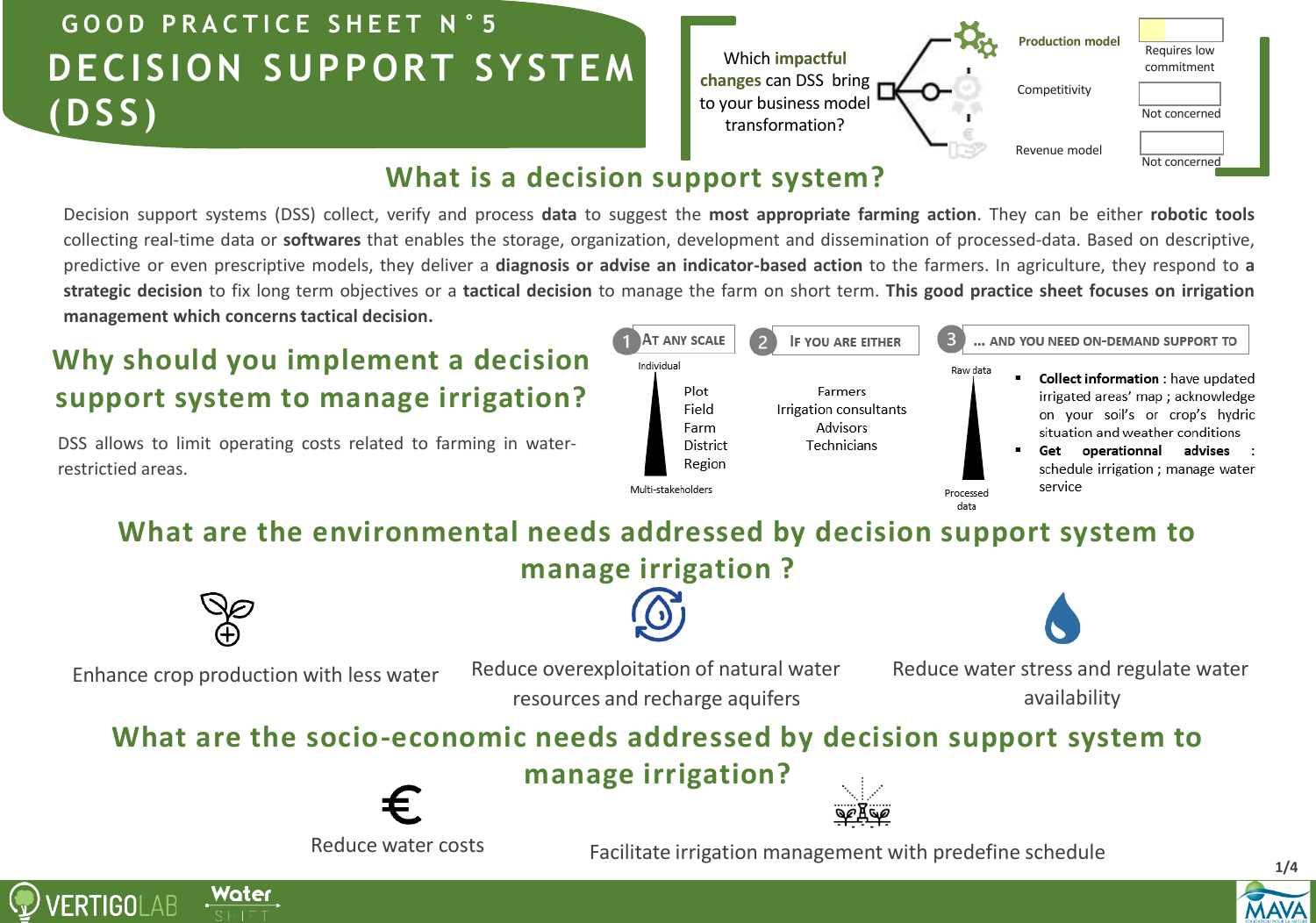



DSS allow farmers to access data and knowledge to reconnect with their work tools and use them in the most efficient way. The impacts described below are mainly indirect impacts caused by DSS' implementation.

## **What are the key figures for decision support system to manage irrigation?**

#### **AGRO-ENVIRONMENTAL IMPACTS ECONOMIC IMPACTS**

Fields under DSS-irrigation management improved their water efficiency :

- Proportion of **deficit-irrigated fields declined from 20 to 10%.**
- Proportion of fields which were **adequately irrigated increased from 50 to over 70%.**
- Proportion of **over-irrigated fields** which also had initially decreased from 20 to 10%, **went back to 20%** at the end of the study period. 1

The use of decision support tools could save from **15% to 25% of the water withdrawn**.

A year with high rainfall deficit, the DSS allow to **adapt the climatic conditions** with relatively low water savings (0 to 8%) but **without lowering the yield**. 2

However, it is important to be aware of the direct environmental impact of these tools, which is their **digital footprint:** high energy and raw material costs. We lack perspective in quantifying the impact of the digital footprint.



Emergence of highly industry-specific technologies and applications.

The **pay-back is 2 years** and the internal rate of return is 59.1%<sup>1</sup>

Time and water saving, i.e. **20 €/ha** (considering water prices in France) <sup>3</sup>

Yields were higher in the DSS farms, from **8 to 34%**. 1

### SOCIAL IMPACTS

DSS **popularise and generalise access to quantitative field information** (in regions with a good digital access). 80% of french users believe that digital technology enable to have a better knowledge of plots and crop products. 4

There is an important **development of DSS since the 1990's via a technology pull** rather than an end-user pull. Applying DSS-related methods to support irrigation decision making is near to or less than 1% for both adoption and level of intensity. 5

### **POTENTIAL DEVELOPMENT**

The extent to which DSS outputs are adopted is rarely measured. **The development of DSS is conditional on more studies being carried out, so on the collect of feedback.**

Offer: **Irrigation scheduling** is an important decision problem in agriculture that has a major effect on yield, environment and gross margin in water limited areas.

Demand : Demand-driven participatory processes engender greater **adoption of DSS knowledge**.

 $^1$ DSS for irrigation scheduling in 4 crops : wheat, maize, barley, sugarbeet, opium poppy ; <sup>2</sup> DSS to manage irrigation in strawberry crops ; <sup>3</sup> Arvalis, DSS to manage irrigation ; *<sup>4</sup>Arboriculture ; <sup>5</sup>CANADA; 2015 in 200 farms.*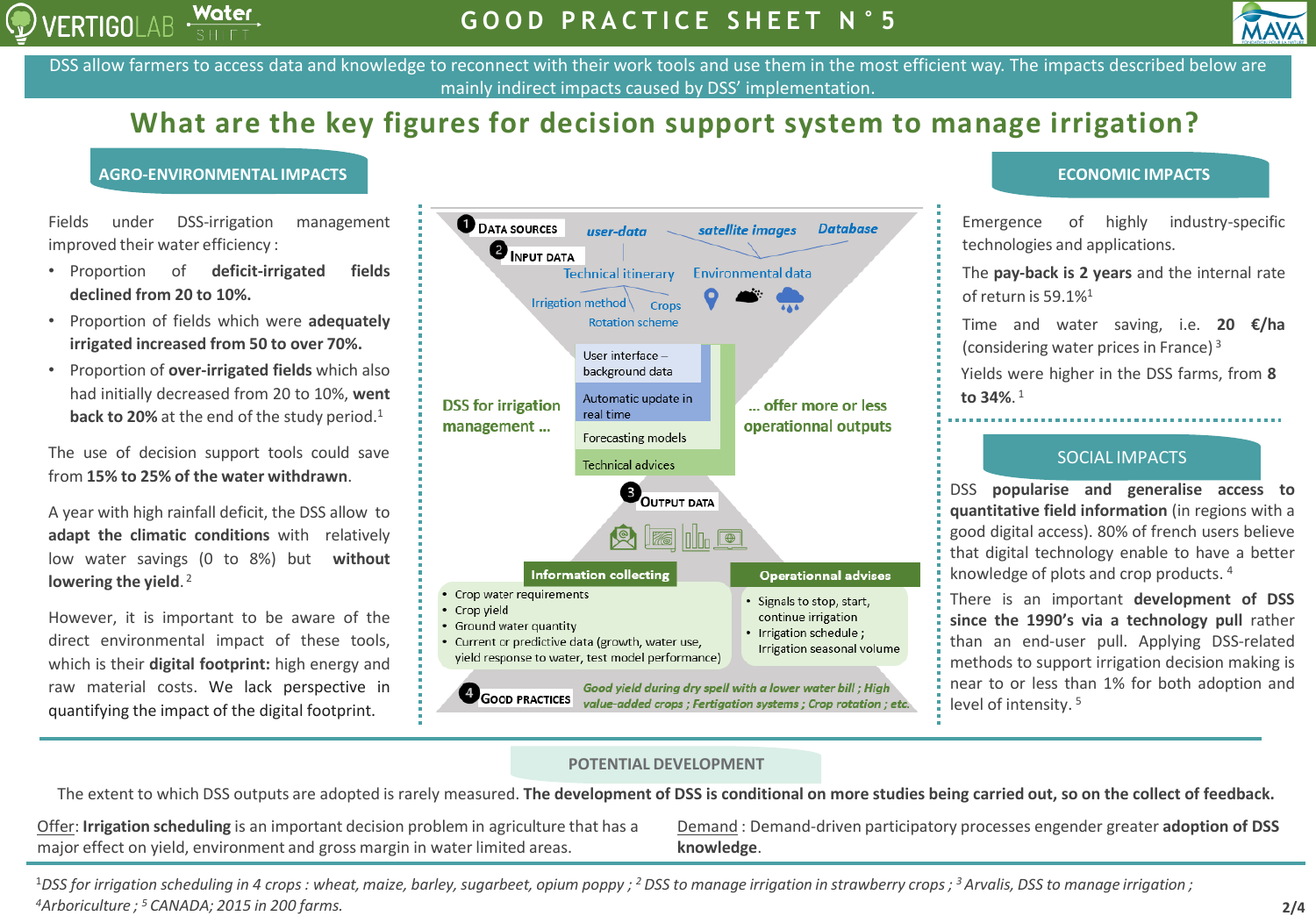

**G O O D P R A C T I C E S H E E T N ° 5**

## **How to implement an agroforestry system?**